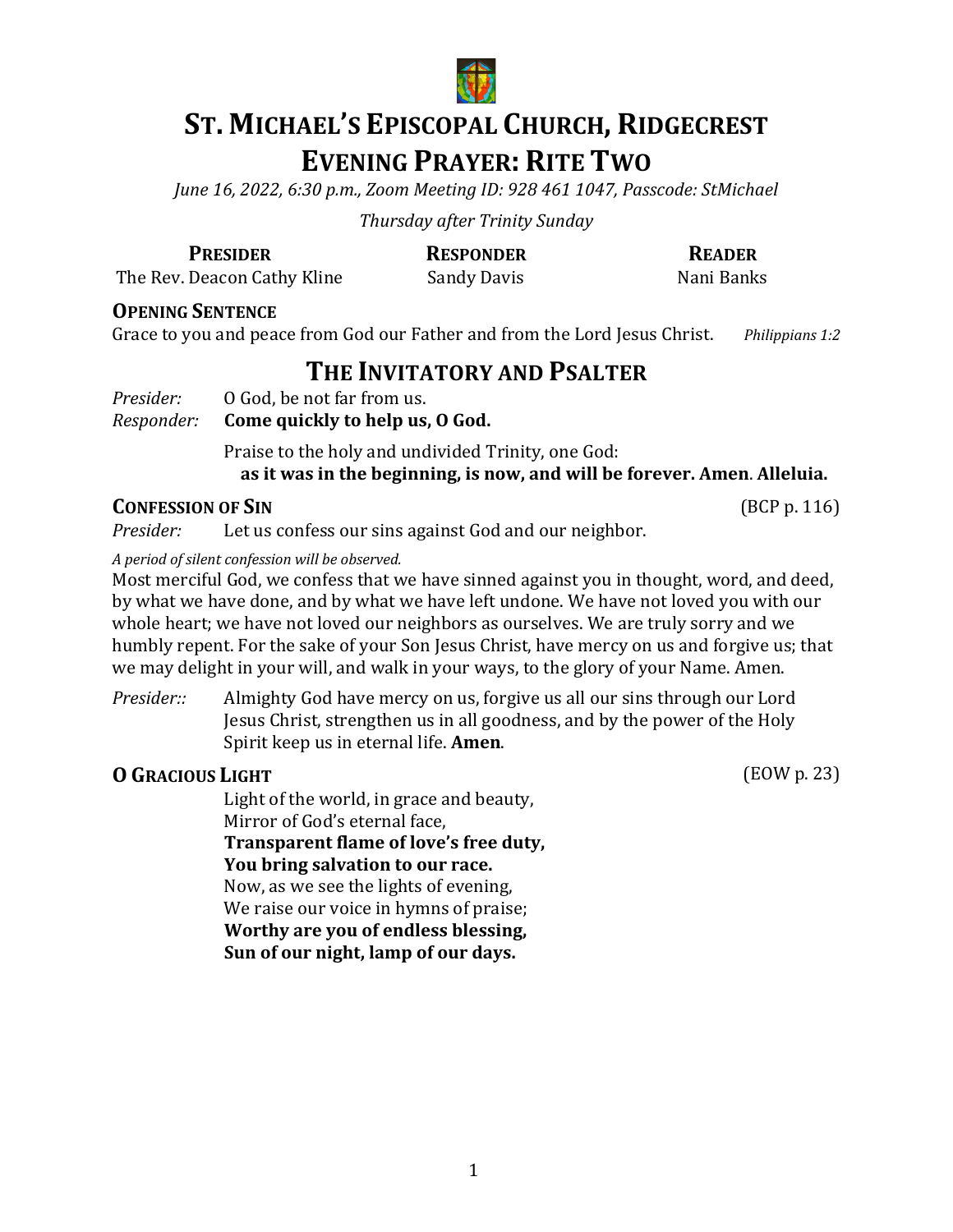

## **PSALM APPOINTED** PSALM 85 (*BCP p. 708*)

THE PSALM APPOINTED IS PSALM 85: You have been gracious to your land, O LORD, \* you have restored the good fortune of Jacob.

#### You have forgiven the iniquity of your people \* and blotted out all their sins.

You have withdrawn all your fury \* and turned yourself from your wrathful indignation.

#### **Restore us then, O God our Savior; \*** *let your anger depart from us.*

Will you be displeased with us for ever?  $*$ will you prolong your anger from age to age?

#### Will you not give us life again, \* **that your people may rejoice in you?**

Show us your mercy,  $0$  LORD,  $*$ and grant us your salvation.

#### I will listen to what the LORD God is saying, \* for he is speaking peace to his faithful people and to those who turn their hearts to him.

Truly, his salvation is very near to those who fear him,  $*$ that his glory may dwell in our land.

#### **Mercy and truth have met together; \* righteousness and peace have kissed each other.**

Truth shall spring up from the earth, \* and righteousness shall look down from heaven.

#### The LORD will indeed grant prosperity, \* and our land will vield its increase.

Righteousness shall go before him,  $*$ and peace shall be a pathway for his feet.

Praise to the holy and undivided Trinity, one God: as it was in the beginning, is now, and will be forever. Amen.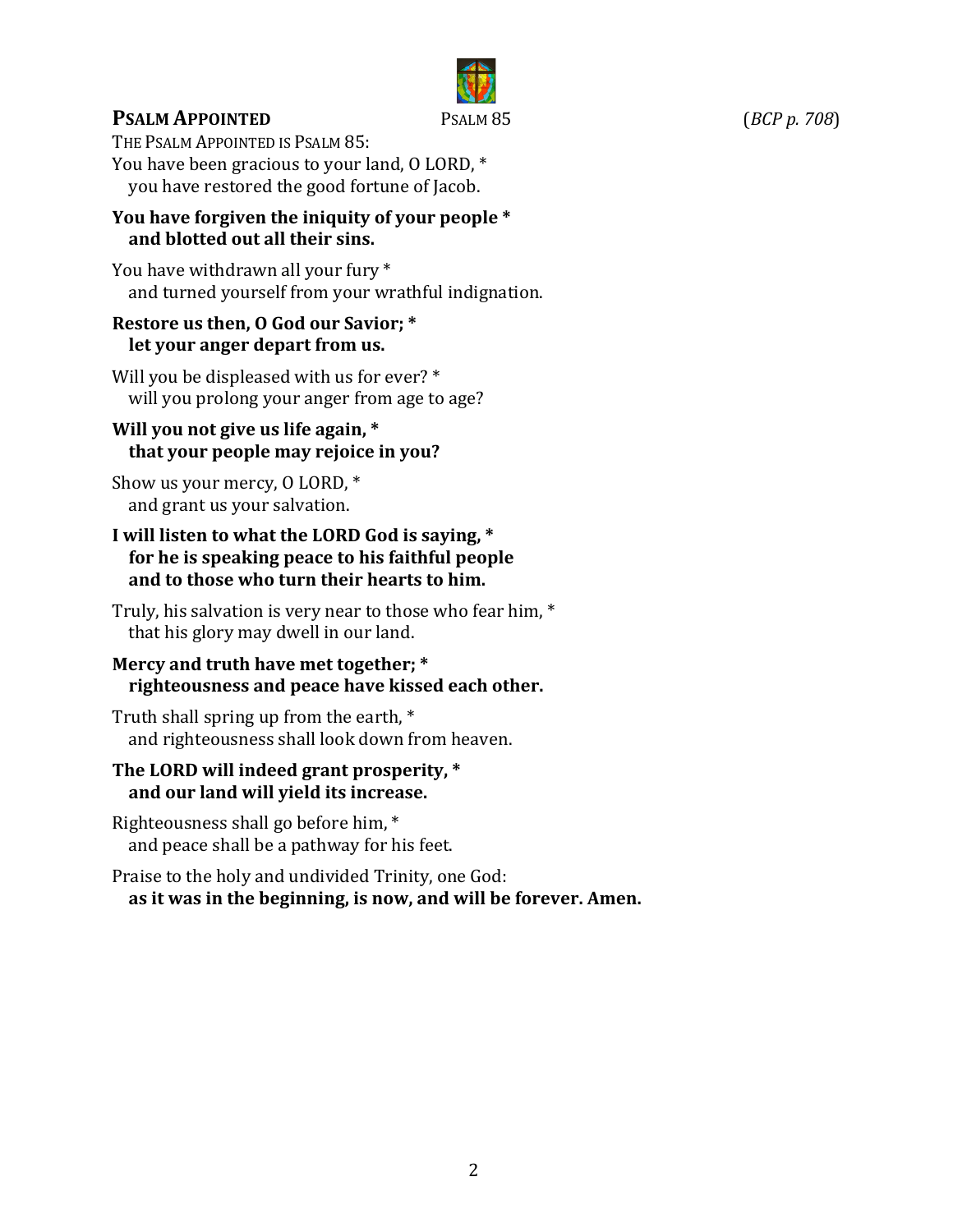

#### **THE FIRST READING** NUMBERS 12:1-16 NANI BANKS

A READING FROM THE BOOK OF NUMBERS.

While they were at Hazeroth, Miriam and Aaron spoke against Moses because of the Cushite woman whom he had married (for he had indeed married a Cushite woman); and they said, "Has the Lord spoken only through Moses? Has he not spoken through us also?" And the Lord heard it. Now the man Moses was very humble, more so than anyone else on the face of the earth.

Suddenly the Lord said to Moses, Aaron, and Miriam, "Come out, you three, to the tent of meeting." So the three of them came out. Then the Lord came down in a pillar of cloud, and stood at the entrance of the tent, and called Aaron and Miriam; and they both came forward. And he said, "Hear my words: When there are prophets among you, I the Lord make myself known to them in visions; I speak to them in dreams. Not so with my servant Moses; he is entrusted with all my house. With him I speak face to face— clearly, not in riddles; and he beholds the form of the Lord. Why then were you not afraid to speak against my servant Moses?" And the anger of the Lord was kindled against them, and he departed.

When the cloud went away from over the tent, Miriam had become leprous, as white as snow. And Aaron turned towards Miriam and saw that she was leprous. Then Aaron said to Moses, "Oh, my lord, do not punish us for a sin that we have so foolishly committed. Do not let her be like one stillborn, whose flesh is half consumed when it comes out of its mother's womb." And Moses cried to the Lord, "O God, please heal her." But the Lord said to Moses, "If her father had but spit in her face, would she not bear her shame for seven days? Let her be shut out of the camp for seven days, and after that she may be brought in again." So Miriam was shut out of the camp for seven days; and the people did not set out on the march until Miriam had been brought in again. After that the people set out from Hazeroth, and camped in the wilderness of Paran.

*Reader*: Hear what the Spirit is saying to God's people.<br>*Responder:* Thanks be to God. **Thanks be to God.**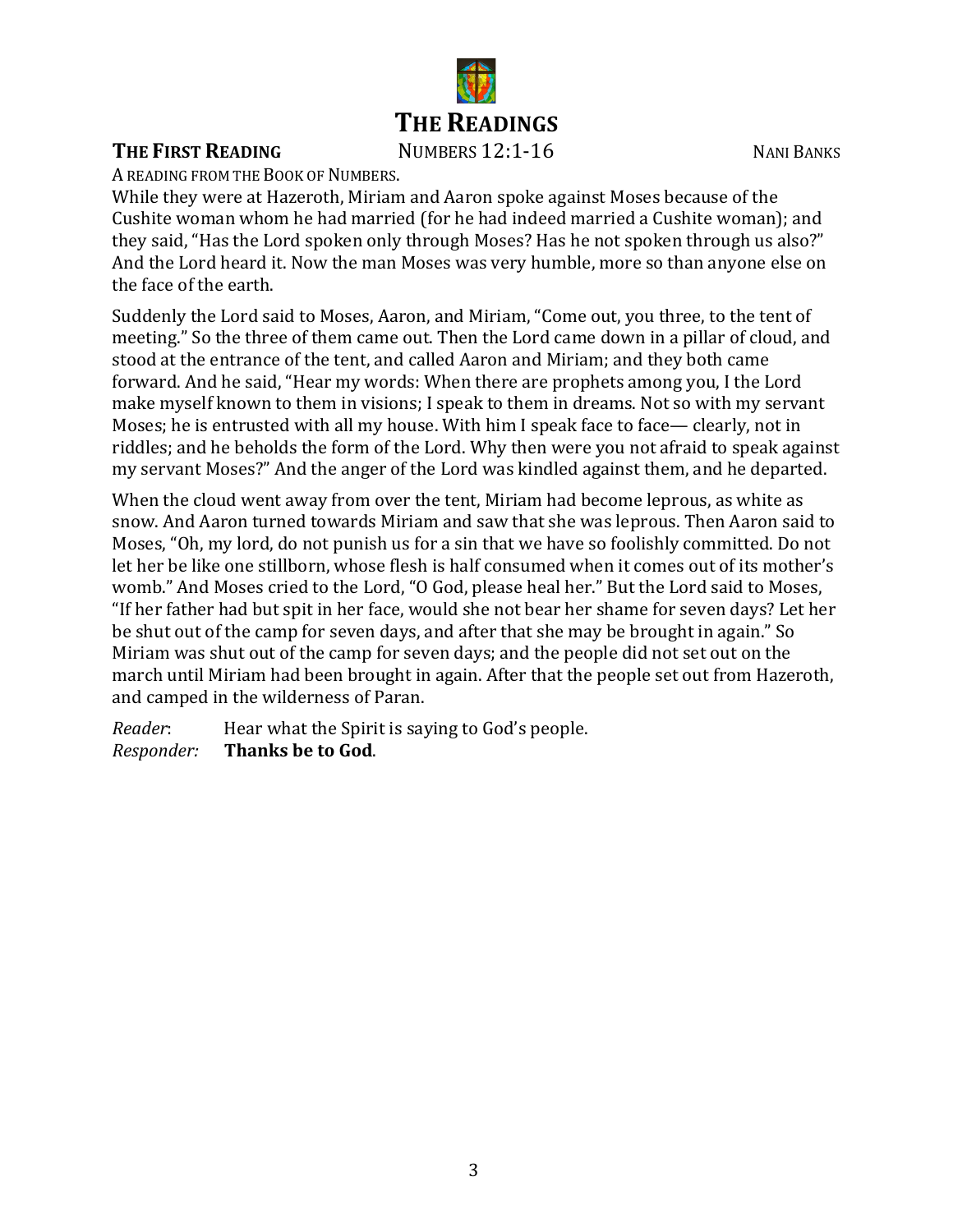## **THE SONG OF MARY** LUKE 1:46-55 (EOW p. 27)

*Presider and responder alternate by whole verse.*

My soul proclaims the greatness of the Lord, my spirit rejoices in you, O God my Savior;  $*$ 

for you have looked with favor on your lowly servant.

**From this day all generations will call me blessed: \***

 **you, the Almighty, have done great things for me, and holy is your Name.**

You have mercy on those who fear you \* from generation to generation.

**You have shown strength with your arm, \* and scattered the proud in their conceit,** Casting down the mighty from their thrones,  $*$ and lifting up the lowly. **You have filled the hungry with good things, \***

 **and sent the rich away empty.**

You have come to the help of your servant Israel, \* for you have remembered your promise of mercy,

**The promise you made to our forebears, \***

## **to Abraham and his children forever.**

## **THE SECOND READING** MATTHEW 18:10-20 MANI BANKS

A READING FROM THE GOSPEL ACCORDING TO MATTHEW.

Jesus said to the disciples, "Take care that you do not despise one of these little ones; for, I tell you, in heaven their angels continually see the face of my Father in heaven. What do you think? If a shepherd has a hundred sheep, and one of them has gone astray, does he not leave the ninety-nine on the mountains and go in search of the one that went astray? And if he finds it, truly I tell you, he rejoices over it more than over the ninety-nine that never went astray. So it is not the will of your Father in heaven that one of these little ones should be lost.

"If another member of the church sins against you, go and point out the fault when the two of you are alone. If the member listens to you, you have regained that one. But if you are not listened to, take one or two others along with you, so that every word may be confirmed by the evidence of two or three witnesses. If the member refuses to listen to them, tell it to the church; and if the offender refuses to listen even to the church, let such a one be to you as a Gentile and a tax collector. Truly I tell you, whatever you bind on earth will be bound in heaven, and whatever you loose on earth will be loosed in heaven. Again, truly I tell you, if two of you agree on earth about anything you ask, it will be done for you by my Father in heaven. For where two or three are gathered in my name, I am there among them."

*Reader*: Hear what the Spirit is saying to God's people.<br>*Responder:* **Thanks be to God**. *Responder:* **Thanks be to God**.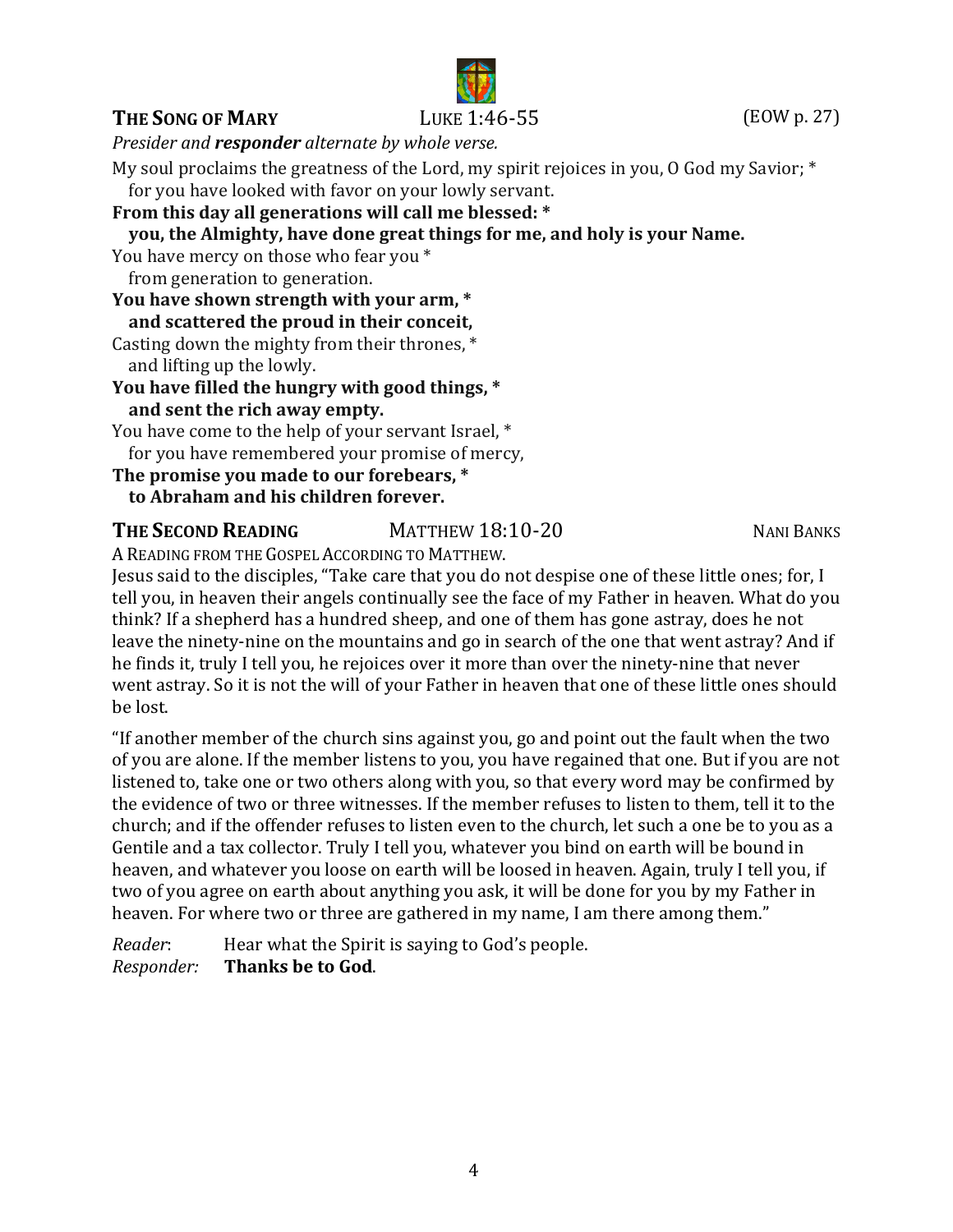# I believe in God, the Father almighty, creator of heaven and earth; **THE PRAYERS THE LORD'S PRAYER** *(BCP p. 121) Responder:* **And also with you.**

# **SCRIPTURE DISCUSSION**

## **APOSTLES' CREED** *(BCP p. 120)*

**I believe in Jesus Christ, his only Son, our Lord.** He was conceived by the power of the Holy Spirit and born of the Virgin Mary.  **He suffered under Pontius Pilate, was crucified, died, and was buried.** He descended to the dead. On the third day he rose again. **He** ascended into heaven, and is seated at the right hand of the Father. He will come again to judge the living and the dead. **I believe in the Holy Spirit, the holy catholic Church,** the communion of saints, the forgiveness of sins  **the resurrection of the body, and the life everlasting. Amen.**

*Presider:* God be with you.<br>*Responder:* **And also with you.** 

*Presider:* Let us pray.

Our Father, who art in heaven, hallowed be thy Name,

**thy kingdom come, thy will be done, on earth as it is in heaven.**

Give us this day our daily bread.

And forgive us our trespasses, as we forgive those who trespass against us. And lead us not into temptation, but deliver us from evil.

For thine is the kingdom, and the power, and the glory, for ever and ever. Amen.

**THE SONG OF SIMEON** LUKE 2:29-32 (BCP p. 120)

*Presider and responder alternate by whole verse.* 

For these eyes of mine have seen the Savior,  $*$ 

 **whom you have prepared for all the world to see:**

**Praise to the holy and undivided Trinity, one God:** 

 **as it was in the beginning, is now, and will be forever. Amen.**

Lord, you now have set your servant free \* to go in peace as you have promised;

A Light to enlighten the nations,  $*$ and the glory of your people Israel.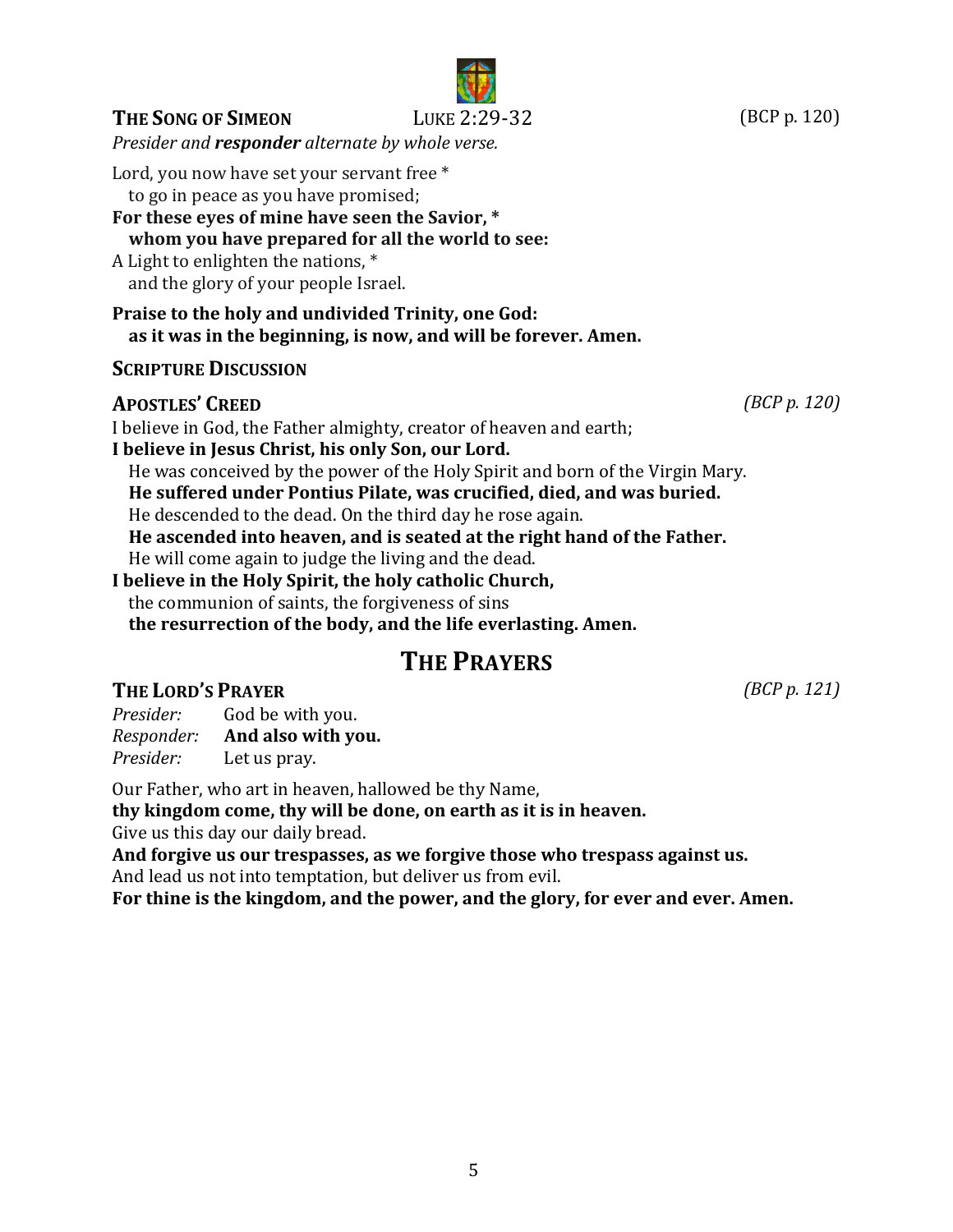#### **SUFFRAGES A** *(BCP p. 121)*

- V. Show us your mercy, O Lord;
- R. And grant us your salvation.
- V. Clothe your ministers with righteousness;
- R. Let your people sing with joy.
- V. Give peace, O Lord, in all the world;
- R. For only in you can we live in safety.
- V. Lord, keep this nation under your care;
- R. And guide us in the way of justice and truth.
- V. Let your way be known upon earth;
- R. Your saving health among all nations.
- V. Let not the needy, O Lord, be forgotten;
- R. Nor the hope of the poor be taken away.
- V. Create in us clean hearts, O God;
- R. And sustain us by your Holy Spirit.

#### **THE COLLECT OF THE DAY** PROPER 6 (*BCP p. 230*)

Keep, O Lord, your household the Church in your steadfast faith and love, that through your grace we may proclaim your truth with boldness, and minister your justice with compassion; for the sake of our Savior Jesus Christ, who lives and reigns with you and the Holy Spirit, one God, now and forever. **Amen**.

#### **A COLLECT** FOR THE PRESENCE OF **CHRIST** (*BCP p.* 124)

Lord Jesus, stay with us, for evening is at hand and the day is past; be our companion in the way, kindle our hearts, and awaken hope, that we may know you as you are revealed in Scripture and the breaking of bread. Grant this for the sake of your love. **Amen**.

## **A PRAYER FOR MISSION** (*BCP p.* 124)

O God and Father of all, whom the whole heavens adore: Let the whole earth also worship you, all nations obey you, all tongues confess and bless you, and men and women everywhere love you and serve you in peace; through Jesus Christ our Lord. **Amen**.

*Presider:* Are there any prayers or thanksgivings you wish to offer? *The people may offer their intercessions and thanksgivings.* 

## **THE GENERAL THANKSGIVING** *(BCP p. 125)*

Almighty God, Father of all mercies, we your unworthy servants give you humble thanks for all your goodness and loving-kindness to us and to all whom you have made. We bless you for our creation, preservation, and all the blessings of this life; but above all for your immeasurable love in the redemption of the world by our Lord Jesus Christ; for the means of grace, and for the hope of glory. And, we pray, give us such an awareness of your mercies, that with truly thankful hearts we may show forth your praise, not only with our lips, but in our lives, by giving up ourselves to your service, and by walking before you in holiness and righteousness all our days; through Jesus Christ our Lord, to whom, with you and the Holy Spirit, be honor and glory throughout all ages. Amen.